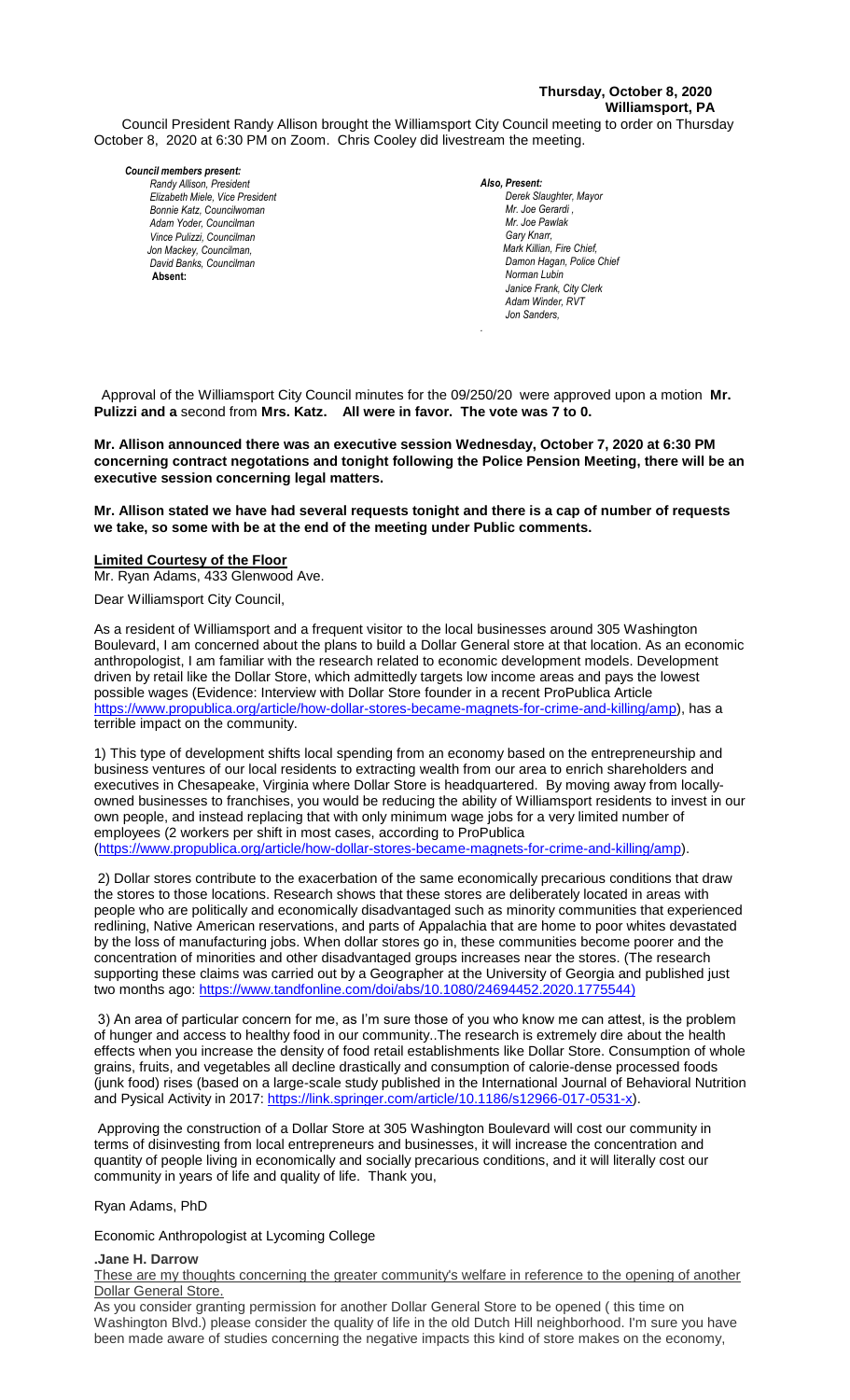residents' health and well being and CRIME in a community. Please keep this "Big Picture" in mind as you consider allowing another corporative store to infiltrate our community.

These are my thoughts as the owner of the building next to the proposed Dollar General Store. I have owned the property at 303 Washington Boulevard for nearly six years. In that period of time I have expended dollars, time and care to improve the building which now includes a restaurant that is a hub of the community and lovely homes for tenants. During this time my tenants have enjoyed a secure and relatively quiet existence. If the proposed Dollar General Store is approved they ( and other neighbors ) will face weekly early morning deliveries in the form of a tractor trailer truck arriving outside their windows and shoppers coming and going until 9:00 PM seven days a week in addition to the loss of security caused by this increased activity.

As a property owner I face the reduction of the value of the property I have worked to improve, a greater likelihood of damage to my property, littler, noise, increased traffic and a general degradation of this fine neighborhood.

PLEASE consider the public outcry against this invasive and unnecessary business as you decide whether or not to accept this degradation of the neighborhood.

Thank you.

Jane H. Darrow

# **Beth Eckert**

As a member of the neighborhood I beg you to vote NO to Dollar General moving into 305 Washington Blvd

Not only is it a residential neighborhood full of children but with a school directly across the street to bring that much traffic to the corner would be very dangerous for the school

# **Tristan Hauck**

I request that my opinion be read as part of the limited courtesy of the floor. As a homeowner on Germania Street, I strongly oppose the construction and opening of the Dollar General at 305 Washington Blvd. I purchased a home in this section of Williamsport believing that it was an up-and-coming neighborhood in the city, but the opening of this store is in direct opposition to that. Dollar stores hurt property values, are proven to increase crime rates, and it jeopardizes my own personal investment in the community. I ask that the council vote no regarding the construction of this Dollar General.

# **Elizabeth Snow**

I write to you urging the Council to vote "no" to the proposed Dollar General on Washington Blvd. This store would create a nuisance to residents and cause an incredible amount of traffic problems on an already busy street. Available parking is already stretched too thin, and any further impact on parking will truly be a detriment to the nearby, locally-owned small businesses. With small businesses already being gravely affected by the pandemic, a vote to add a store like Dollar General is a vote AGAINST alreadystruggling local business owners, workers, and residents. A Dollar General is completely unnecessary, especially given that there are already similar stores (Family Dollar, Dollar Tree) nearby, small businesses offering better products, and 2 large grocery stores a mile away. A vote for Dollar General tells the community loudly and clearly that the City Council does not care about this area's residents or local businesses.

# **Nick Laylon**

It has come to my attention that there is a proposed plan to erect a new Dollar General store at 305 [Washington Blvd.](x-apple-data-detectors://4/) I believe this to be in direct contradiction to the overarching goal and vision of Williamsport, especially in this area. It's commonly accepted that Dollar General stores decrease the property values and the viability of surrounding neighborhoods. While Dollar General will defend this with the possibility of new jobs, these are low skill, part time positions that rarely include benefits. If jobs, safety, and security for the Washington Blvd area are this committee's concern, installing a Dollar General will have a negative effect on all three.

Existing local businesses such as Tony's Deli, Sawhorse Cafe, and Roy's Bakery could all use help with parking and traffic that some blighted properties are in direct hindrance of. Maybe some focus should be put on such properties.

Independent, family run, businesses are the backbone of this vibrant community and I truly believe that this prospect will run in direct opposition. Thank you,

# **Molly Garczyski**

I urge members of the council to reject the proposal that would bring a Dollar General to Washington Boulevard. This is an unwanted addition to the neighborhood. It would be detrimental for several reasons; one of the most important being the repercussions on small businesses in the area. NO to Dollar General!

# **Christopher Kohler**

t has come to my attention that there is a proposed plan to erect a new Dollar General store at 305 Washington Blvd. I believe this to be in direct contradiction to the overarching goal and vision of Williamsport, especially in this area. It's commonly accepted that Dollar General stores decrease the property values and the viability of surrounding neighborhoods. While Dollar General will defend this with the possibility of new jobs, these are low skill, part time positions that rarely include benefits. If jobs, safety, and security for the Washington Blvd area are this committee's concern, installing a Dollar General will have a negative effect on all three. Existing local businesses such as Tony's Deli, Sawhorse Cafe, and Roy's Bakery could all use help with parking and traffic that some blighted properties are in direct hindrance of. Maybe some focus should be put on such properties.

Independent, family run, businesses are the backbone of this vibrant community and I truly believe that this prospect will run in direct opposition.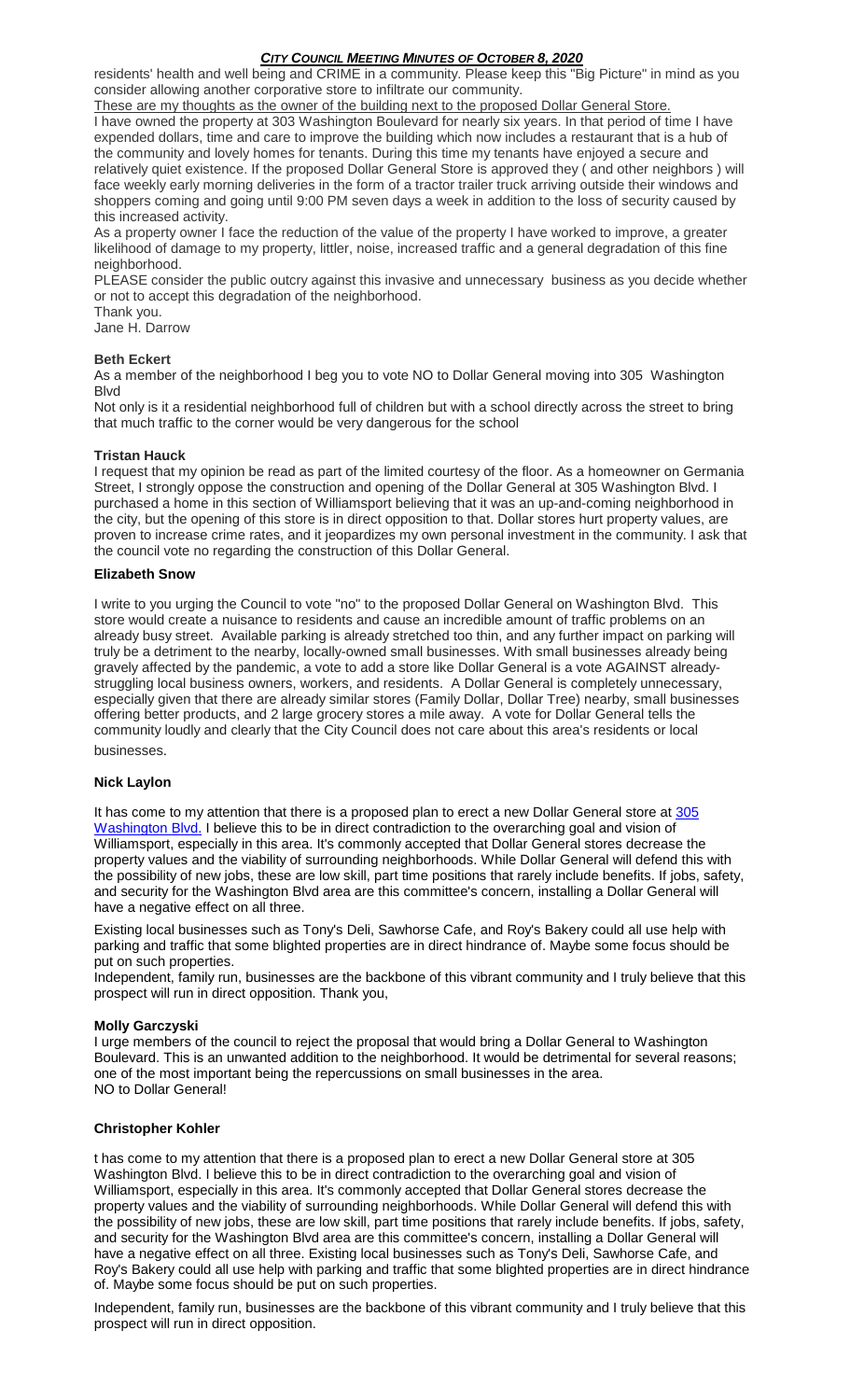### **Kristen Mazzante**

Please accept this email To be read as limited courtesy of the floor!! The communities small businesses are already struggling with covid, having another dollar general is not what our community needs.There are plenty in our area as of now Please reconsider your decision for the small business owners and for our community as a whole.

### **Giovanna Danielle**

I have recently been made aware of a proposal to build a Dollar General at 305 Washington Boulevard in Williamsport, PA.

From a socioeconomic perspective, I believe that this is a horrible idea that will diminish the property values in the surrounding area and add to poverty and crime rates in this section of Williamsport. It has been shown through multiple studies that Dollar General stores eventually eradicate family-owned businesses in their surrounding area. The Institute for Local Self-Reliance, which advocates for small businesses, provided a brief which reads: "While dollar stores sometimes fill a need in cash-strapped communities, growing evidence suggests these stores are not merely a byproduct of economic distress, they're a cause of it." These establishments, and those behind them (with their habits of buying up real estate and letting it waste away) restrict true economic growth in our area.

From a personal standpoint, as a member of a three-generation family business in Williamsport, I would hate to see our growing city become a sprawl of corporation storefronts. These large companies have no investment in our community; they will not sponsor your child's baseball team, nor donate to your neighbor's cancer benefit. All they do is profit off of the poor and create a larger void to fix down the line. Thank you for taking the time to read this; please preserve Williamsport and help it to flourish. We are counting on you.

### **Andrew Evick**

I would like the following brief opinion to be read as part of the limited courtesy of the floor portion of this evening's city council meeting:

The idea of Dollar General coming to 305 Washington Blvd is another step in the dominance of blight taking over Williamsport, not to mention of corporate America pushing aside Main Street. Research has proven that Dollar General is ready to take a 2 year loss to keep pricing low enough to build clientele at the expense of local businesses. These stores are not merely a byproduct of economic distress, but also the cause of it. They are nothing but tumors dotting our landscape. We are leaving a legacy of little value to future generations residing in Williamsport.

**Mr. Allison stated that concludes for limited courtesy of the floor and thanked everyone. Mr. Allison changed the order of the agenda.**

# **Resolution #9076**

# **Resolution to Approve Employment – Director of Community & Economic Development**

The City Clerk read the resolution.

Mr. Allison asked for a motion on the resolution.

**Mr. Pulizzi made the motion and it was seconded by Mr. Banks.**

Ms. Chappelle stated this resolution is to approve Ausgust "Skip" Memmi as the Director of Community & Economic Development at a salary of \$61,000 for the first 6 months and \$65,000 there after. Mr. Memmi retired as the Executive Director at Daulphin's County's Community & Economic Development. He holds an Associates Degree in Business Management from Shippensburg. He brings more than 30 years experience and is well qualified. He currently resides in Hummelstown and plans on becoming a resident in the City of Williamsport. His start date is Monday, October 12, 2 020.

Mr. Allison welcomed him and Mr. Memmi thanked him.

Mr. Banks welcomed him and stated his resume looks great and it is nice that he can step into the role. Mr. Yoder stated he is happy to have someone of his caliber joining the City and he is a great hire. This was reviewed in Finance and there is one thing he wanted to reinterate. The discussion we had involves setting goals, this trial period that will set him up for success, and he asked that in a couple of weeks that City Council may see those goals and have a chance to review them.

Ms. Miele stated this was reviewed by Finance and sent to the full body of Council with a positive recommendation and the salary is within the budget. Some of the things we discussed related to setting goals for a 6 month probationary period and this will help the administration to review. The other question, we discussed was, what is his visualization for his career with the City? Is this something you will do for a hand full of years, or….

Mr. Memmi answered that his immediate goal is to be in this position for at least five years and he will stay as long as health holds out. He enjoys public service and wants to lift up the community and is committed to this position for as long as his health holds up.

Mrs. Katz stated it looks like he is a owner of a small bakery.

Mr. Memmi stated he has owned 2 bakeries, 2 pizza shops, card and gift shop, he has been a small business owns and understands all efforts that goes into businesses. He also had been an elected official and wants to help facilitate businesses in Williamsport.

Mrs. Katz stated she is excited about his resume and asked what brings him to Williamsport.

Mr. Memmi stated he has been looking for an opportunity and the Mayor has convinced him that Williamsport is a great place to be so he is looking for housing here.

Mr. Pulizzi also welcomed him and stated he is excited about what we can accomplish and he is happy that the Mayor and others convinced him to come here.

Mr. Yoder stated if the Mayor or Joellen can give update on how we are doing with Public Works.

Ms. Chappelle stated we made a offer and it is was declined, so we will repost the position.

Mr. Yoder also said he is looking forward in the coming months to take a look at the other positions that are filled or to be filled.

Mr. Allison also welcomed him and stated we are looking forwarded to having him as part of the team and work on positive things that we are having in the community. He commended the administration for doing a good job and being successful in filling this position.

Mayor Slaughter thanked Mr. Memmi for taking this position and looks forward to the future. Mr. Allison asked for a vote on the resolution.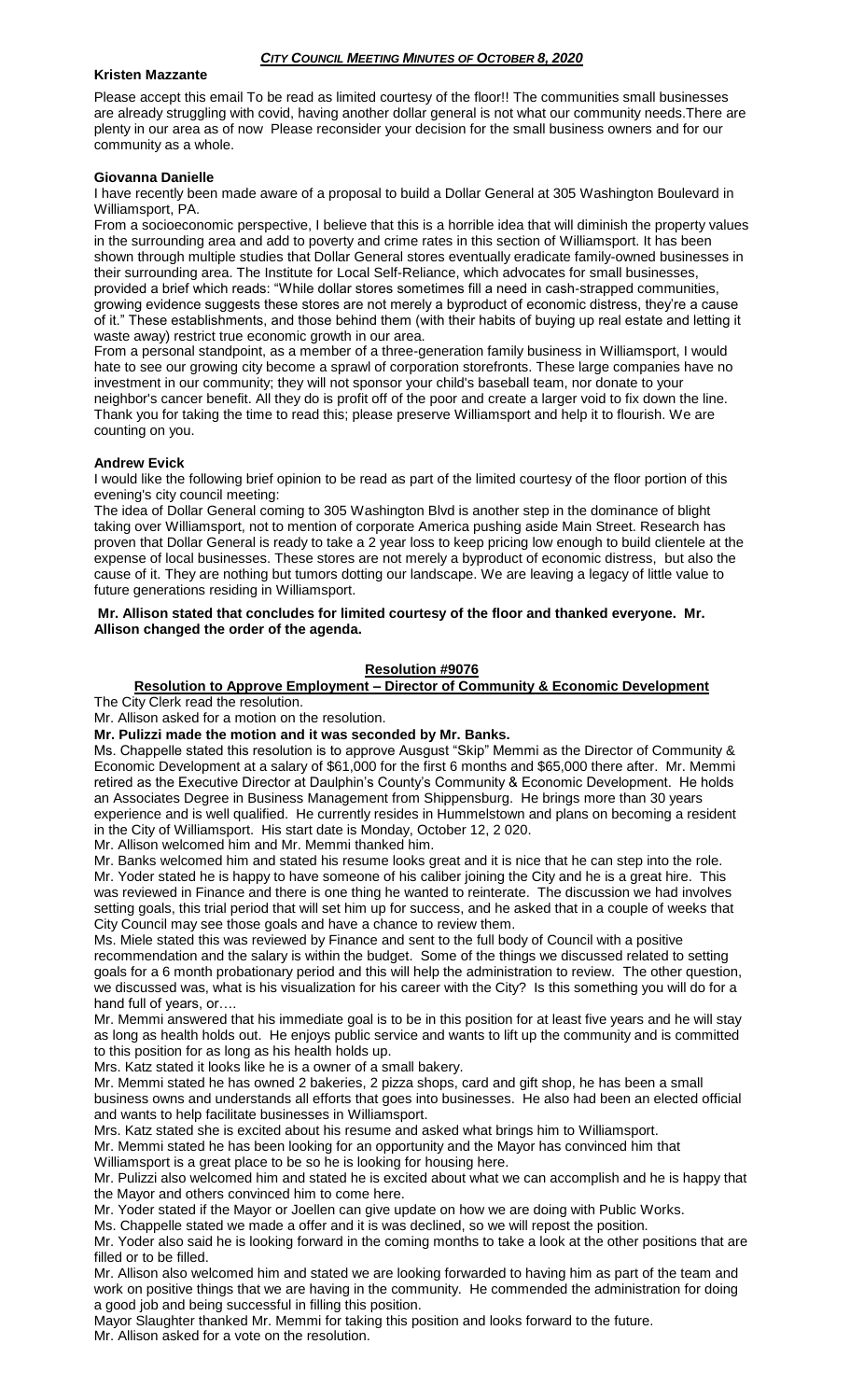**The resolution was carried with seven yes roll call votes. The vote was 7 to 0. All were in favor. Mr. Yoder voted yes, Mr. Mackey voted yes, Mr. Pulizzi voted yes, Mrs. Katz voted yes, Mr. Banks voted yes, Ms. Miele voted yes and Mr. Allison voted yes.**

# **Resolution #9074**

# **Resolution to Approve a Settlement & Release Agreement**

The City Clerk read the resolution.

Mr. Allison asked for a motion on the resolution.

**Mr. Pulizzi made the motion and it was seconded by Mr. Yoder.**

Mr. Lubin stated this resolution is to approve a settlement with one of our insurance carriers. There was a dispute over coverage and we reached a resolution and asking for approval.

Mr. Allison asked if there were comments or questions.

**The resolution was carried with seven yes roll call votes. The vote was 7 to 0. All were in favor. Mr. Yoder voted yes, Mr. Mackey voted yes, Mr. Pulizzi voted yes, Mrs. Katz voted yes, Mr. Banks voted yes, Ms. Miele voted yes and Mr. Allison voted yes.**

# **Resolution #9075**

### **Resolution Authorizing Excavation of Certain Sts for Water Main Replacement Project Fiscal Year 2021**

The City Clerk read the resolution.

Mr. Allison asked for a motion on the resolution.

# **Mrs. Katz made the motion and it was seconded by Mr. Yoder.**

Mr. Gerardi stated this resolution is typical for this time of year. This one involves three streets, Susquehanna, Dubois St and Upland Road. The plant closes in November and we don't allow cuts in the streets without approval. We are requesting high performance cold patch and they have 45 days to mill and overlay. We did add brick streets should be put back the way they were. The Water Authority has already started this and they are permitted to do that and are requesting an extension. This was reviewed in Public Works.

Mrs. Katz stated this did come to Public Works and there is a lot of underground work that has to be done. We usually get one or two towards the end of the season and it is important that we know why they are being repaired and where they are. This was forwarded to the full body of Council with a positive recommendation.

Mr. Mike Miller stated this is a 1.2 million effort with the City and we are getting the City's paving list and we are updating and we will contribute to the City's paving amount. It is a win/win for both City and the administration.

Mr. Allison stated we are all happy with the replacements and it is a win/win.

**The resolution was carried with seven yes roll call votes. The vote was 7 to 0. All were in favor. Mr. Yoder voted yes, Mr. Mackey voted yes, Mr. Pulizzi voted yes, Mrs. Katz voted yes, Mr. Banks voted yes, Ms. Miele voted yes and Mr. Allison voted yes.**

# **Resolution #9077**

# **Resolution Authorizing MOU between City of Williamsport & Williamsport Area School District**

The City Clerk read the resolution.

Mr. Allison asked for a motion on the resolution.

**Mr. Pulizzi made the motion and it was seconded by Mr. Yoder.**

Chief Hagan stated this resolution is our standard MOU and similar to the one approved in Feb. and the only change is the amount of the salary which goes up this year. Sgt. Jody Miller is doing a great job and we plan on continuing this.

Ms. Miele stated Finance did forward this to the full body of Council with a positive recommendation. We have had a school resource officer for several years now. She asked about the impact of COVID and when the officer is not at the school, he is serving as officer at City hall. The amount increased about 9%. **The resolution was carried with seven yes roll call votes. The vote was 7 to 0. All were in favor. Mr. Yoder voted yes, Mr. Mackey voted yes, Mr. Pulizzi voted yes, Mrs. Katz voted yes, Mr. Banks voted yes, Ms. Miele voted yes and Mr. Allison voted yes.**

# **Land Development – Dollar General - 305 Washington Blvd.**

Mr. Knarr stated this is a request from Hutchinson Co LLC and as part of this is a demo plan to build a building. The new 5,990 feet is in the CC Zoming and is a permitted use. It is required to have 25 off street parking and it is 200sq feet, so they do meet Article 1345 for parking. The storm water was reviewed by the City Engineer and himself and it does meet the requirements. The facility will have two means of entrance, Franklin St and Washington Blvd. Washington Blvd will have to have Penn Dot approval. They were granted by Penn Dot and it was reviewed by our Planning Commission and County Planning Commission and was approved. It does mean all the requirements.

Mr. Allison stated before we start, he wanted to make a couple of statements to the public. It was addressed in some of the comments that City Council should not have approved this or welcomed this. Land Development is not something that City Council is involved in, it is a legal process, the development an land owner have to go to legal process. That process includes our Zoniing Hearing Board, the County Planning Commissioon and City Planning Commission. Our hands are definitely tied legally and we don't have the latitude to address any developments as long as this follows the Code in the City ordinance. The business has to comply and fit in with the Zoning requirement and a Dollar General does fit in the zone. I am not making a judgement and am not arguing the points that people brought up, but City Council is bound by the legal system. Our own personal opinion, or the way we think and how we fit in, don't hold weight and we rarely has a hand in the development itself. If it goes through anyway, it is the administration or community development. The private business can pursue their development. A vote by Council does not mean…..we need to follow the law.

Mr. Knarr stated to claify, what happens is the developer or the property owner submits a plan to us and it is reviewed extensively myself and City engineer to make sure it meets our zoning standard and other criteris and then sent to Lycoming County Planning and they sent it back to us with comments and goes to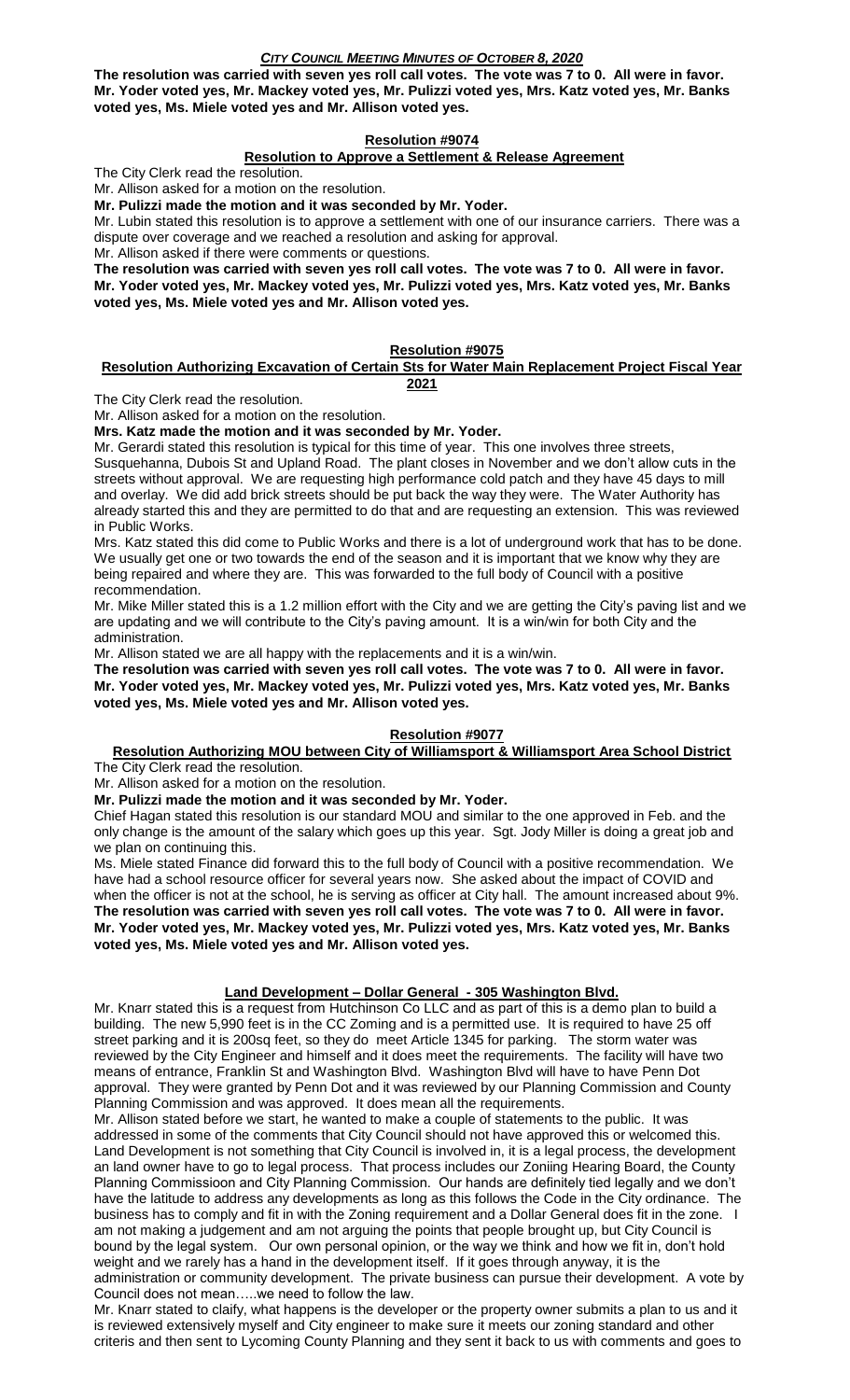our planning commission where it is reviewed. We look at it and if it does not meet our requirments, they have 30 days before it goes to Zoning board. If it does not meet the requirements, it goes to Zoning Hearing Board.

Mr. Allison asked for a motion and second.

**Mr. Yoder made the motion and it was seconded by Mrs. Katz.**

Mr. Banks stated he will have to abstain from this due to his significant other being involved in a law suit with the applicant.

Mr. Banks stated the plans have to be addressed, whether the public likes it or not, we have to push to change the code. It is not the developer's fault. The trees need to be addressed….what is not being addressed here is overhead hanging cable, the trees have to be trimmed or taken down and Codes might have to go out there. The other thing is the building set back and we need to require public access from the front of the building…the landscape plan …getting to the bldg., you have to go two properties down, people will cut through the landscaping area and that doesn't even address the issues if you have mobility problems. So going in there, you can potentially get hit by a car. The biggest set back is for retail, this imply that you should drive here…we need to fix the Code tomorrow.

Ms. Miele stated that Dave is absolutely right, we have to recognize that they are deficinies in our Code. We want to assure the walkablitiy..our code does not do that. We found ourselves in a bit of a bind. She firmly opposes a bldg. that is set back in the street…..There is some elderly houses in the East End, a school nearby and students would stop by after school....looking at the plans, why is the bldg. set back from the street, it would seem that it would maximize the parking, and settle the issue of pedestrian access, is there a reason why?

Mr. Knarr answered when you deal with the parking, there was already an existing bldg. with a drive through and his assumption is because of where the former bldg. is.. It was modified cause they were moving the drive through access.

Ms. Miele asked if someone could give insight.

Engineer from developer, we looked at a couple of things, but one of the issues was truck access. Having parking at rear would definitely bring access. It has more to do with the length of this lot, it needed to have the truck straight out on Washington Blvd.

Ms. Miele stated so what your are saying is, if we had required the bldg. to be closer to the street, you would not have been able to do this, correct?

Engineer answered that is correct based on the understanding of the way Dollar General handles their delivery, no, we could not.

Ms. Miele asked Mr. Knarr if the 10% and 3%, what does that actually mean?

Mr. Knarr read the ordinance stating, a vehicle use area which provides for 20 more…..inaudible…in addition have a minimum of 3% reserved for landscaping….landscaping shall be reasonable distribution, discourage the growth of weeds…..this is so you are not making this all a paved area, they are required to have that 10% landscape on commercial area on square footage of the area.

Ms. Miele stated so the 10% of the entire lot, of 26,000 sq feet, so the 3% is for the parking area, so 13% on any space that can be driven on…and the building area is?

Mr. Knarr stated the proposed plan is 5,990 square feet to meet the parking and all other requirements of the zoning code.

Engineer stated what Gary is saying we reduced it down to just the public accesable area.

Ms. Miele stated so the parcel area is about 28,000 minus the 7,000 which they have to do the 3% on… Mr. Knarr answered correct.

Engineer stated what you are seeing there….inaudible….the 20% represents the whole parcel, green space and the pedestrian space.

Mrs. Katz stated she'd like to clarify about the truck coming in from Washington Blvd.

Engineer answered there is a turn over demstrated….it will come in off of Frankllin and will proceed on to Washington Blvd.

Mrs. Katz stated this goes back to Wendy's, it was difficult trying to get out of there…is there a way for the turn around and not have the parking spaces in the back.

Engineer answered unfortunately no..

Mrs. Katz stated we are trying to make sure our town looks terrific and she was happy about the brick fascade and trying to make this more upscale.

Mr. Mackey stated he won't beat a dead horse, because there is not a whole lot we can do about this. We heard also from the Hutchinson attorneys. We have received over 30 emails and he would encourage Hutchinson to stay on tonight and listen to some of the emails. He encourage them to listen to some of their concerns.

Ms. Miele asked the representatives what product will be offered.

Gabe Hutchinson stated this is our 51<sup>st</sup> year in business, we are local and we service the people. We are focusing on the Williamsport market. There are household items, clothes, school supplies, they are built in areas that have a need for this type of product.

Ms. Miele stated she wanted to recognize the community's feelings and concerns and the development in this area. She shares their concerns and one of their main charges is the improvement of our community. The codes fall on us and it is our failutre that if the business does not meet the needs of the community. Our next task is to modify our Codes and our ordinances to better fit our community. We should bring all of our heads together for the next ERC meeting to take a look at our codes. If our community feels that this does not make our standards, we owe it to ourselves and constituents to change our codes and make the changes necessary.

Mr. Allison asked due to the fact that it is close to the corner when truck turns, will they be making a right turn.

Engineeer answered they will be existing left and it will be prior to opening hours……inaudible. Mr. Jon Sander stated he wanted to comment…what they are looking to do is to replace an existing vacant building that will bring revenue, tax revenue and jobs and it meets all the requlirements and will serve the college. This is a vacant lot right now, they stepped up to the plate and wanted to put a business there. Mr. Gerardi stated the permit will tell them whether they can turn left or right. Franklin St. is ours and the City could require them to make the turns.

Mr. Sander stated they are taking an empty lot and tweeking it to look good, and he is all for the project. Mr. Allison stated that is good information to have that detail …

Mr. Knarr stated that is all part of the process, we look at industry standards as we review.

Mr. Allison stated there are a lot of details that go into it, it is not a rubber stamp.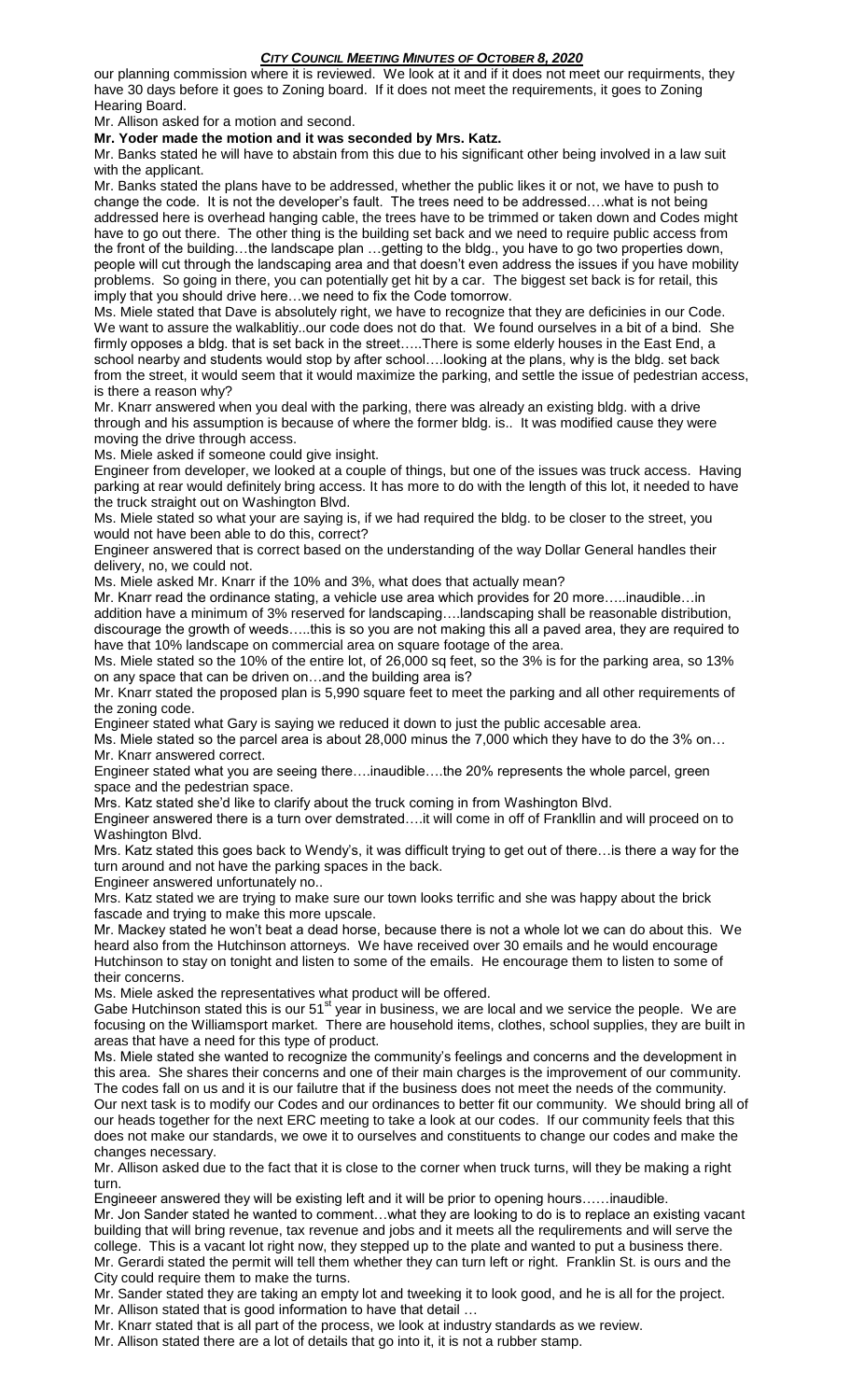**The land development was carried with six yes roll call votes. The vote was 6 to 0. Mr. Yoder voted yes, Mr. Mackey voted yes, Mr. Pulizzi voted yes, Mrs. Katz voted yes, Mr. Banks abstained, Ms. Miele voted yes and Mr. Allison voted yes.**

### **Discussion item - Setting City Council Meetings for 2021**

Mr. Allison stated we have a prospective calendar presented to us and we are discussing two issues, one is our meeting time and the other is only having one meeting in August.

Mr. Allison asked for everyone's opinion on the time of meetings and there was a discussion about maybe still being on Zoom. He stated right now we are meeting at 6:30 Zoom, should we be able to meet at that time when returning in peron.

Mr. Lubin stated under State law, people can participate and have the abilitity to act and vote remotely. So it was stated that we can have both an in person and remote meeting. So it was agreed that some people can participate remotely when meetings are back in person.

It was also decided that we would only have one meeting in August in 2021 and we are hoping that Little League will be started again. It was also discussed about maybe limit the time of debates and we can try to move the meetings through more quickly.

Mr. Allison stated that Council can do a better job and also work with the administration to move meetings a little bit faster. The meetings will be left on Thursdays and we will need a hybrid for a while, we can't predict the further.

After much discussion the meeting time was set at **7:00 PM** on Thursday in person and still meet at **6:30** PM when we are on zoom/remote. It was also decided that we can also continue to have meetings on remote and also in person.

The resolution will appear on the next agenda for City Council to vote on it.

Accept for Filing:

Public Safety Meeting Minutes 09/22/20 Housing Needs Minutes 06/19/20 ERC Meeting Minutes 06/19/20 Finance Meeting Minutes 04/28/20 & 08/04/20, 09/22/20 Controller's Report June 2020 Codes Report August 2020

Mr. Allison asked for a motion to accept these minutes for filing.

**Mr. Pulizzi made the motion and it was seconded by Mrs. Katz.**

**The minutes were accepted for filing with seven yes roll call votes. The vote was 7 to 0. All were in favor.**

**Mr. Yoder voted yes, Mr. Mackey voted yes, Mr. Pulizzi voted yes, Mrs. Katz voted yes, Mr. Banks voted yes, Ms. Miele voted yes and Mr. Allison voted yes.**

Announcements

 There will be a Police Pension Board meeting immediately following this City Council Meeting. The next regularly scheduled City Council meeting will be held on Thursday, October 22, 2020 a 6:30 PM, **Per zoom.** 

Upcoming Meetings:

| Friday, Oct. 9     |      | 11:00 AM ERC                  |
|--------------------|------|-------------------------------|
|                    |      | 12:00 PM Housing Needs        |
| Tuesday, Oct. 13   |      | 4:00 PM AD HOC/City Hall      |
| Wednesday, Oct. 14 |      | 3:30 PM O&E Pension           |
| Thursday, Oct. 15  |      | 10:30 AM Zoning Hearing Board |
|                    |      | 4:00 PM Board of Health       |
| Tuesday, Oct. 20   |      | 10:00 AM Blighted Property    |
|                    |      | 11:30 AM Public Safety        |
|                    |      | 1:00 PM Finance Meeting       |
|                    |      | 2:30 PM Public Works Meeting  |
|                    | 6:30 | PM HARB                       |
| Thursday, Oct 22   |      | 6:30 PM City Council meeting  |
|                    |      |                               |

*[Meetings Held in Trade & Transit, Unless Otherwise Noted – [scr] = William Sechler Community Room]*

Mr. Allison asked for comments from members of City Council.

Mrs. Katz wanted to tell everyone about the Gold Star Family that John Markley was working on. Mr. Allison stated There will be a monument constructed at Veterans Memorial Park. It is for families that lost loved ones in the line of duty. Nationally there are 62 of these now in existance, but there are 73 in the process right now, and we are one of them. This one will be the second in Pennsylvania. The Gold Star group will take the lead in this. This is a wonderful truibute to those who have given the ultimate scarfice so we can enjoy the freedom that we are given. It doesn't have a dollar of City government into it, although it is worthy of it, but the volumteer effort is amazing. They have great plans. John Markley is very dedicated and enthustic about it. There is a plaque in the front. This a great thing coming to the City of Williamsport and we thank everyone involved.

Mr. Banks stated there is a supreme court to end the census, but there are workers still going around, so please fill out your census.

Mr. Allison stated yes, the census is very important for grants in our community.

Mr. Allison asked for comments from members of the administration.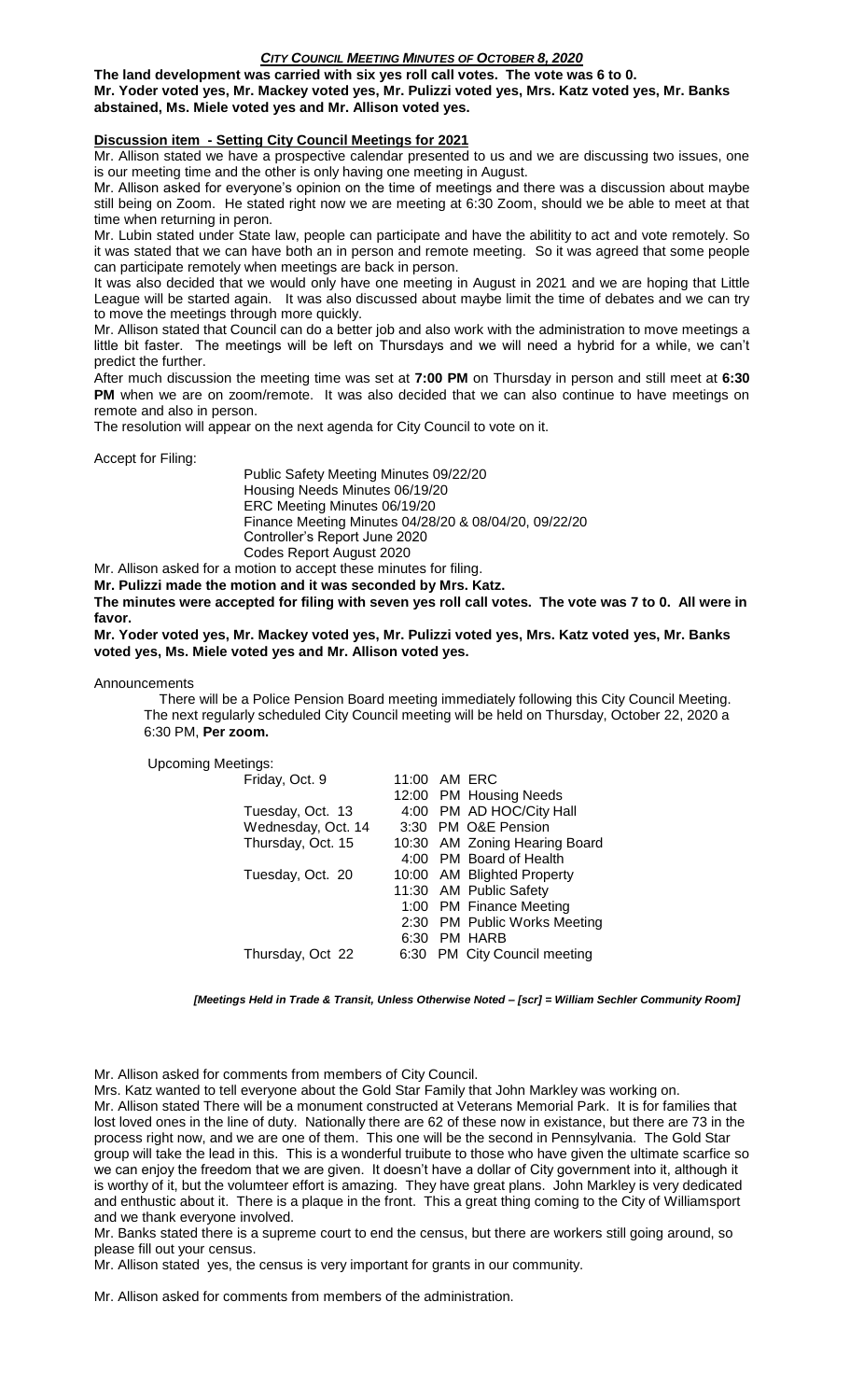Mayor Slaughter wanted to give updates, we have the DEP recycling grant is ready to get started. Memorial Park is just about completed and East Third Street is in the final phases and should be opening up here soon. We are excited to have this good news.

Mr. Gerardi added it is leaf collection coming up, just leaves and no debris or brush. Place the leaves on the street for pick up, we don't want them in bags.

Mr. Winder stated with the recycling grant, we did apply for a new leaf machine, that was approved and he will be bringing forward a resolution to make that purchase. Once approved, it will take a month to get that machine in. He stated then we will have three leaf machines and it will help to make a different.

Mr. Mackey updated everyone on the accessibility committee. He has scheduled some interviews and if there is anyone else interested, those interviews will be taking places next Tuesday, October 21, either at 11:30, 1:00 or 2:30 PM.

Mr. Winder stated he would appreciate if any member of Council would drive by Memorail Park, it has features that addresses every aspect of disabilitiy and we workd hard on picking out the equipment.

Mr. Allison asked for comments from members of the public.

### **Jen Parks**

As a resident and business owner within 1 mile of the proposed location for this Dollar General, I do NOT want to see yet another dollar store in Williamsport or the surrounding area. How many does Williamsport really need? Especially in our current economic situation, it is a great disservice to our community to top off the East Third Street Old City Gateway Project with a dollar store at the top of Franklin Street. Small businesses in this area contribute to our local economy as well community building, and will no doubt be harmed by putting corporate profits above the value of our locally owned establishments we are so fortunate to have. In addition to the ramifications to our local economy, there is simply not enough space to support the necessary parking and deliveries nor can the area sustain increased traffic congestion as a result. I ask that the City Council put the residents and locally owned businesses first and deny the proposal for the Dollar General at 305 Washington Blvd to protect our neighborhood from a large corporation pushing out these local businesses and reducing our property values.

### **Sarah Updegraff**

I just wanted to throw in my voice to the dissent of the building of the dollar general on Washington Boulevard. I believe it would be bad for our community and for small businesses in the area. I would love to see that site creatively used for a park or a small local business instead of a mega-store filled with cheaply made, imported products.

Thanks so much for your attention to this matter

### **Alex Boyce**

A dollar general is not wanted, needed or beneficial to our local community. There's always a family dollar off of park st. The impact of the dollar general on local economy would go one of two ways: 1) the large corporation makes negative impact on other local businesses, putting them out of business, decreasing the net tax revenue in total sum; or 2) local businesses thrive despite the dollar general, the dollar general closes the store, people lose jobs, estimated tax revenue is impacted negatively. There is no win to either scenario, the only win is to not allow a dollar general to be built within Williamsport city limits.

### **George Ness**

I am writing to express my opposition to allowing Dollar General to put a store at 305 Washington Blvd. I respectfully ask that my opinion be read as part of the "limited courtesy of the floor" portion of the upcoming City Council meeting.

As a resident of the east-end community for over 30 years, I have several reasons for opposing such a move. I feel the community would be much better served by allowing a small independent business to occupy that space, not a corporate franchise. In the current economic climate of our country small businesses are endangered while big corporations continue to thrive as profits flow to a few wealthy CEOs rather than local small business owners. There is no need for a Dollar General at this location as there are a number of small businesses within a few blocks that provide whatever a Dollar General store would offer. An additional concern, particularly for the homes and neighboring businesses, is the negative impact of large semi trucks delivering to a store with limited large truck access. Much has been written and documented about the negative impact that such dollar-stores have on the neighborhood communities in which they are situated. It is my hope that council consider the concerns of the people living in this neighborhood and oppose Dollar General and look more favorably on a different small business to occupy the site at 305 Washington Blvd.

### **Barb Smith**

I am a Williamsport resident, and I am writing in regards to the proposed Dollar General at 305 Washington Avenue. I request that my opinion be read as part of the "limited courtesy of the floor" portion of the October 8th City Council meeting.

I am wholeheartedly opposed to the opening of yet another dollar store in Williamsport.

Dollar stores are proven to hurt local "mom-and-pop" businesses, lower property values, attract violence & crime, and diminish residents' access to healthy food. Our area already has too many of them. The site of this proposal is additionally problematic -- that area cannot handle any more traffic complications, and it is already nearly impossible to find parking. There are many locally-owned small businesses in that neighborhood that would be hurt by this development. And those businesses already provide so that there is no community need for a Dollar General at that site.

Please support our local small businesses and the health of our residents. Please do NOT allow a Dollar General to be opened at 305 Washington Avenue.

### **Stefanie Welty**,

I'm writing in regards to the vote taking place tomorrow (Thursday, 10/8) to build a Dollar General on Washington Blvd. next to the Sawhorse Cafe where the old Bennie's Burgers & Wings is.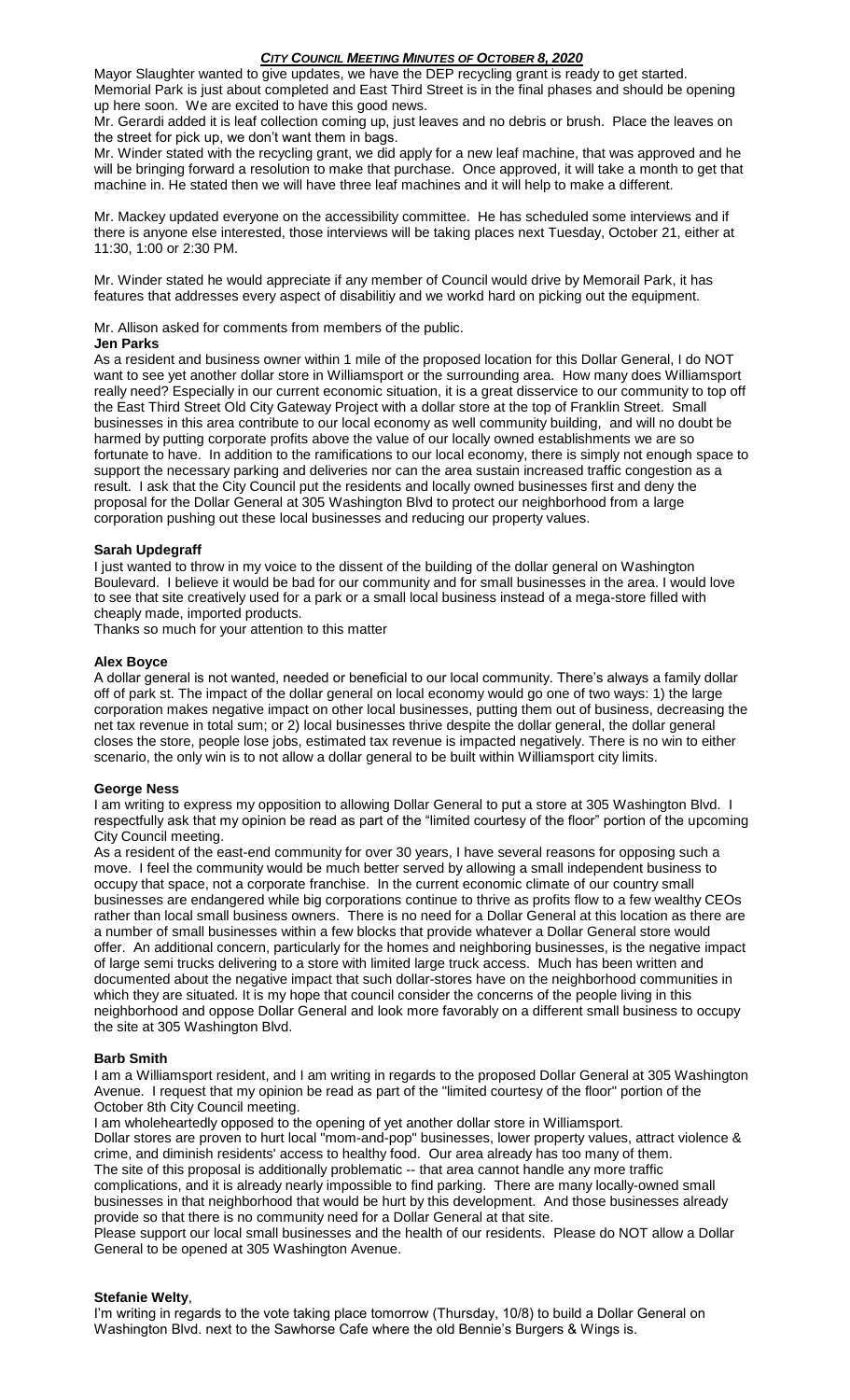As a resident of this neighborhood, I strongly urge you to NOT approve this addition. Stores such as these (Dollar General, Family Dollar, Dollar Tree, and the like) have a negative impact on the neighborhood and community as well as the locally owned small businesses in the vicinity. Their low prices encourage less spending with a focus on low-end products and devalues the higher-end products and services that our local businesses have to offer. This in turn hurts our local economy and will ultimately force more small businesses to close.

Again, I strongly urge you to NOT put in a low-end chain store that will hurt our local economy and small businesses.

### **Leah Peterson**

I do not support the proposal to build a Dollar General on Washington Boulevard. As a professor at Lycoming College, I have deep concerns about how the Dollar General will negatively impact the area by halting economic growth which would result in the loss of a safe environment for the local community, including our college students. Statistically, Dollar Generals create greater food deserts, increase poverty rates, and eradicate family owned businesses that support our community.

WIth so many other Dollar Generals and other discount stores in Williamsport, why would the city of Williamsport support another store from this corporation? Why isn't the city defending and supporting local businesses more or bringing more sustainable and economically beneficial businesses to the area? Why is the city entertaining the idea of a corporation that has a history of preying on the poor, offering unhealthy foods, limiting the community's access to healthy food, and employing the minimum number of employees (typically only 2-4)? This business will not create jobs or support the economic growth of the area. There are an extraordinary number of articles denouncing Dollar Generals and discount stores with evidence based research and history. Here are a few for you to read to educate yourselves on the problems that you will be creating if this vote passes:

<https://www.cnn.com/2019/07/19/business/dollar-general-opposition/index.html>

<https://www.propublica.org/article/how-dollar-stores-became-magnets-for-crime-and-killing> [https://www.fastcompany.com/90278384/why-dollar-stores-are-bad-business-for-the-neighborhoods-they](https://www.fastcompany.com/90278384/why-dollar-stores-are-bad-business-for-the-neighborhoods-they-open-in)[open-in](https://www.fastcompany.com/90278384/why-dollar-stores-are-bad-business-for-the-neighborhoods-they-open-in)

As the article by CNN states, "Advocates of tighter controls on dollar stores say the big chains intentionally cluster multiple stores in low-income areas. That strategy discourages supermarkets from opening and it threatens existing mom-and-pop grocers." They go on to say, "Family-owned grocery stores operate at razor-thin profit margins and dollar stores can pressure them with lower prices." These types of businesses not only undercut local grocers, but they also deter other businesses from operating nearby. This chain is a threat that must be taken seriously. Our city needs clothing stores and other stores that sell

higher quality necessities, not a store with a history of destroying the very communities that they reside in. Our city has an opportunity to support our local community by voting NO.

### **Ingrid Callenberger**

Dear City Council Members,

I am writing to state my anger and disapproval about the proposed variance approval for 305 Washington Boulevard without community input.

I was aware that the variance was voted against and now that the proposal has been changed to suit requirements it will be approved by the city council. What value is it to the city and the people of East End to have the variance approved?

At a time when The small businesses of The City of Williamsport are at risk of closing, the city chooses big business. We have seen what has happened to big businesses in rural PA. They walk out the door leaving behind unemployment and blight. I for one, and would hope my city council, my elected representatives, would hope we've seen enough of boom or bust corporations leaving our city in the dust. The arrival of so many Dollar Generals to the area show the quick slide into large swaths of poverty plaguing this city. Small businesses will save this city not corporations. When the needs of the few over the desires of the many are given power over our communities, the community is doomed. At a time when we need to stay together, approval of this corporate blight is a vote against our community.

Every location of Dollar General is this small community is surrounded by blight. I dread what the future holds as we continue to hope Williamsport will thrive instead of just survive. We don't need another company with low salaries in our community, whose profits move over seas and whose shareholders have never even visited our small and vulnerable city let alone spend their money here.

As a small business owner within the city of Williamsport as well as a member of the east end community, I do not want you to vote your approval for the building of 305 into a Dollar General until the public opinion has had a chance to be heard.

# **Beau Schemery**

Allowing a Dollar General to occupy this space is an affront not just to the local businesses in the general area but to the city as a whole. This is something no one needs. There is a Family Dollar less than a mile away and it is a breeding ground for poorly made merchandise, food with nearly no nutritional value, and is a disservice to its clientele. Dollar General will be no different. I have lived my entire life in this city and I have seen too many of these sad corporate dispensaries dropped in our neighborhoods. There is ABSOLUTELY no need for this on a block that has already become a blight due to an underutilized building. The city would be better served using this space as a public parking lot to aid the surrounding businesses and church and could generate some revenue for the city. City Council, you did the right thing by denying this business previously. I urge you to maintain that conviction and integrity now. Say no to Dollar General. Say yes to Williamsport and the small local businesses that make this city awesome. Please read this as an opinion at the city council meeting. Thank you for your time.

### **Kathy Harman**

I hope this can be read at the open portion of the meeting as public comment against the building of Yet another unneeded Dollar General Store At 305 Washington Blvd. that would risk the loss of our neighborhood peace and risk jeopardizing the livelihoods of more family and small businesses. I am opposing this ordinance to allow a dollar general on Washington Blvd. As a city resident and small business owner I am tired of big box stores getting the breaks on taxes,

variances and essential status especially during this ongoing pandemic.